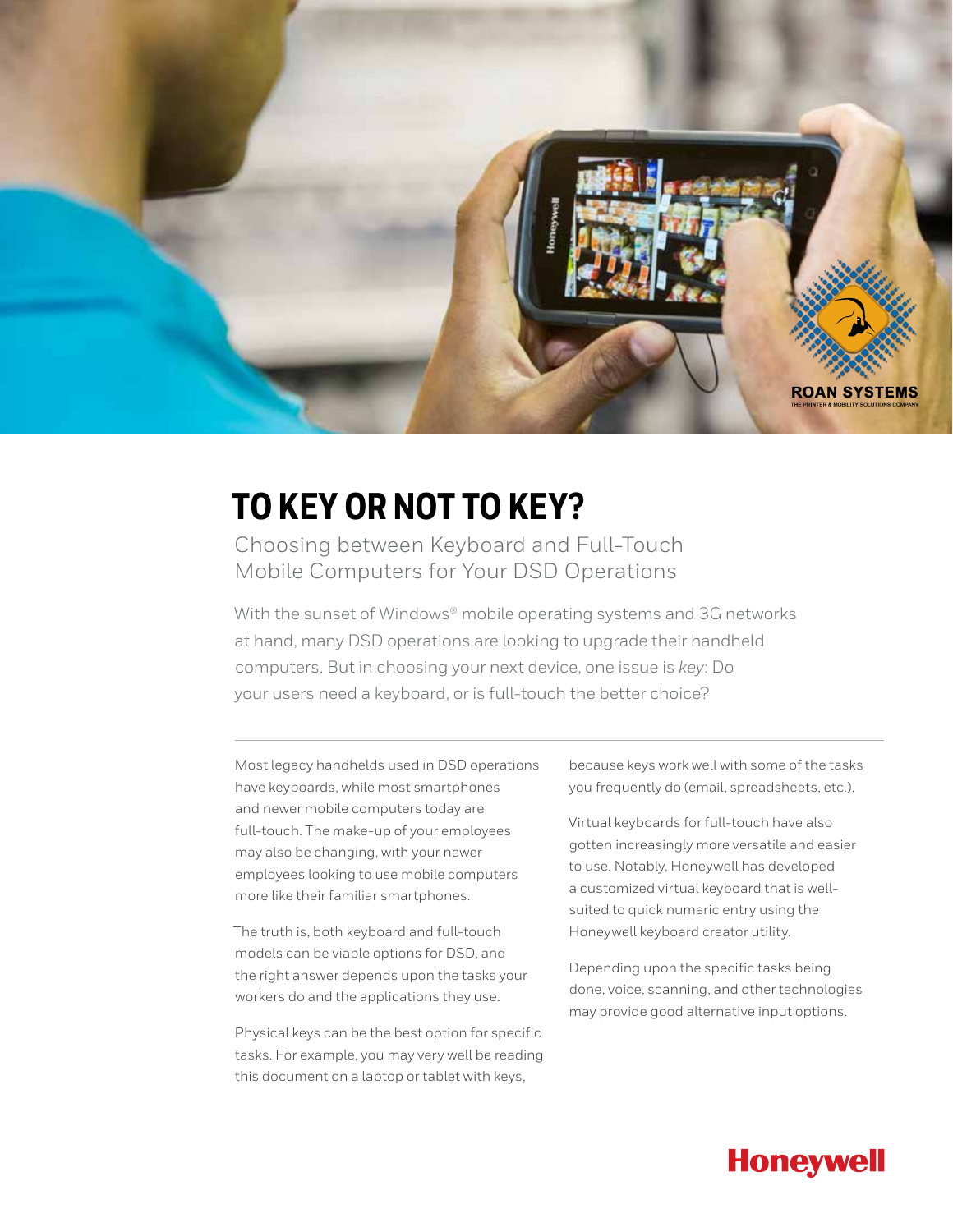Here are a few example scenarios with a recommended mobile computer type to consider:

| <b>SITUATION</b> |                                                                                                      | <b>CONSIDER</b>       |
|------------------|------------------------------------------------------------------------------------------------------|-----------------------|
|                  | Workers frequently need to key in numeric item/<br>quantity information and speed is important.      | Keyboard-based device |
| $\leq$           | Workers need to view multiple tables of data at once<br>and need to key in only some adjustments.    | Full-touch device     |
|                  | Workers may wear gloves while working and need to key in data.                                       | Keyboard-based device |
|                  | Workers often need to view visual information (images,<br>schematics, etc.) and input is infrequent. | Full-touch device     |

## **BENEFITS**



Better ability to do fast "blind keying" (user does not need to look at the keyboard during entry) Greater ability to customize or add keyboards not need to look at the keyboard during entry)

Can work better with gloves Easier to clean



Tactile feel More screen space for the same overall mobile computer size

More durable for heavy keying applications Can add multiple keyboards – able to use both<br>
catimized alpha and numerial subpards optimized alpha and numeric keyboards



## **Looking Ahead**

Honeywell offers a full line of keyboard and fulltouch handhelds that are convenient and easy to carry, yet rugged for tough DSD environments.

Still unsure about your options? You can always try both types and determine whether a keyboard or full-touch model is right for your operations. Both styles typically run the same operating system software so you can try your applications on both. Honeywell's Movilizer-based DSD applications run well on both keyboard and full-touch models, controlled by a simple configuration setting.